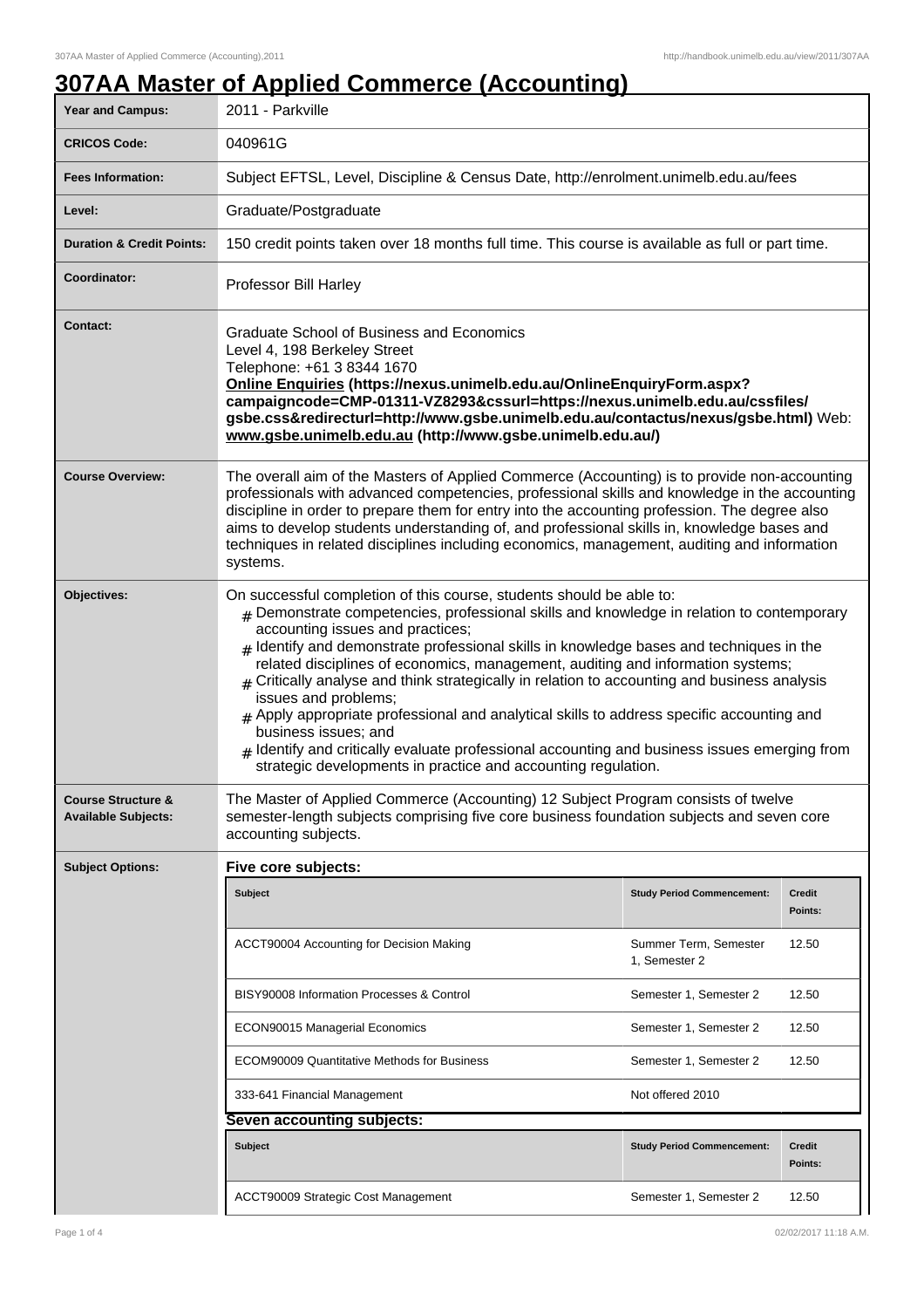|                                                   | ACCT90010 Strategic Performance Management                                                                                                                                                                                                                                                                                                                                                                                                                                                                                                                                                                                                                                                                                                                                                                                                                                   | Semester 1, Semester 2                 | 12.50                    |
|---------------------------------------------------|------------------------------------------------------------------------------------------------------------------------------------------------------------------------------------------------------------------------------------------------------------------------------------------------------------------------------------------------------------------------------------------------------------------------------------------------------------------------------------------------------------------------------------------------------------------------------------------------------------------------------------------------------------------------------------------------------------------------------------------------------------------------------------------------------------------------------------------------------------------------------|----------------------------------------|--------------------------|
|                                                   | ACCT90012 Corporate Reporting                                                                                                                                                                                                                                                                                                                                                                                                                                                                                                                                                                                                                                                                                                                                                                                                                                                | Semester 1, Semester 2                 | 12.50                    |
|                                                   | ACCT90013 Financial Accounting                                                                                                                                                                                                                                                                                                                                                                                                                                                                                                                                                                                                                                                                                                                                                                                                                                               | Semester 1, Semester 2                 | 12.50                    |
|                                                   | ACCT90014 Auditing and Assurance Services                                                                                                                                                                                                                                                                                                                                                                                                                                                                                                                                                                                                                                                                                                                                                                                                                                    | Semester 1, Semester 2                 | 12.50                    |
|                                                   | ACCT90015 Legal Issues for Accountants                                                                                                                                                                                                                                                                                                                                                                                                                                                                                                                                                                                                                                                                                                                                                                                                                                       | Semester 1, Semester 2                 | 12.50                    |
|                                                   | ACCT90016 Taxation for Business Decision Making                                                                                                                                                                                                                                                                                                                                                                                                                                                                                                                                                                                                                                                                                                                                                                                                                              | Semester 1, Semester 2                 | 12.50                    |
|                                                   | Sequence of Study - 12 Subject Program<br>Year 1 - Semester 1                                                                                                                                                                                                                                                                                                                                                                                                                                                                                                                                                                                                                                                                                                                                                                                                                |                                        |                          |
|                                                   |                                                                                                                                                                                                                                                                                                                                                                                                                                                                                                                                                                                                                                                                                                                                                                                                                                                                              |                                        |                          |
|                                                   | <b>Subject</b>                                                                                                                                                                                                                                                                                                                                                                                                                                                                                                                                                                                                                                                                                                                                                                                                                                                               | <b>Study Period Commencement:</b>      | <b>Credit</b><br>Points: |
|                                                   | ACCT90004 Accounting for Decision Making                                                                                                                                                                                                                                                                                                                                                                                                                                                                                                                                                                                                                                                                                                                                                                                                                                     | Summer Term, Semester<br>1, Semester 2 | 12.50                    |
|                                                   | ACCT90015 Legal Issues for Accountants                                                                                                                                                                                                                                                                                                                                                                                                                                                                                                                                                                                                                                                                                                                                                                                                                                       | Semester 1, Semester 2                 | 12.50                    |
|                                                   | ECON90015 Managerial Economics                                                                                                                                                                                                                                                                                                                                                                                                                                                                                                                                                                                                                                                                                                                                                                                                                                               | Semester 1, Semester 2                 | 12.50                    |
|                                                   | <b>ECOM90009 Quantitative Methods for Business</b>                                                                                                                                                                                                                                                                                                                                                                                                                                                                                                                                                                                                                                                                                                                                                                                                                           | Semester 1, Semester 2                 | 12.50                    |
|                                                   | Year 1 - Semester 2                                                                                                                                                                                                                                                                                                                                                                                                                                                                                                                                                                                                                                                                                                                                                                                                                                                          |                                        |                          |
|                                                   | <b>Subject</b>                                                                                                                                                                                                                                                                                                                                                                                                                                                                                                                                                                                                                                                                                                                                                                                                                                                               | <b>Study Period Commencement:</b>      | <b>Credit</b><br>Points: |
|                                                   | BISY90008 Information Processes & Control                                                                                                                                                                                                                                                                                                                                                                                                                                                                                                                                                                                                                                                                                                                                                                                                                                    | Semester 1, Semester 2                 | 12.50                    |
|                                                   | ACCT90009 Strategic Cost Management                                                                                                                                                                                                                                                                                                                                                                                                                                                                                                                                                                                                                                                                                                                                                                                                                                          | Semester 1, Semester 2                 | 12.50                    |
|                                                   | ACCT90012 Corporate Reporting                                                                                                                                                                                                                                                                                                                                                                                                                                                                                                                                                                                                                                                                                                                                                                                                                                                | Semester 1, Semester 2                 | 12.50                    |
|                                                   | 333-641 Financial Management                                                                                                                                                                                                                                                                                                                                                                                                                                                                                                                                                                                                                                                                                                                                                                                                                                                 | Not offered 2010                       |                          |
|                                                   | Year 2 - Semester 1                                                                                                                                                                                                                                                                                                                                                                                                                                                                                                                                                                                                                                                                                                                                                                                                                                                          |                                        |                          |
|                                                   | <b>Subject</b>                                                                                                                                                                                                                                                                                                                                                                                                                                                                                                                                                                                                                                                                                                                                                                                                                                                               | <b>Study Period Commencement:</b>      | Credit<br>Points:        |
|                                                   | ACCT90010 Strategic Performance Management                                                                                                                                                                                                                                                                                                                                                                                                                                                                                                                                                                                                                                                                                                                                                                                                                                   | Semester 1, Semester 2                 | 12.50                    |
|                                                   | ACCT90013 Financial Accounting                                                                                                                                                                                                                                                                                                                                                                                                                                                                                                                                                                                                                                                                                                                                                                                                                                               | Semester 1, Semester 2                 | 12.50                    |
|                                                   | ACCT90014 Auditing and Assurance Services                                                                                                                                                                                                                                                                                                                                                                                                                                                                                                                                                                                                                                                                                                                                                                                                                                    | Semester 1, Semester 2                 | 12.50                    |
|                                                   | ACCT90016 Taxation for Business Decision Making                                                                                                                                                                                                                                                                                                                                                                                                                                                                                                                                                                                                                                                                                                                                                                                                                              | Semester 1, Semester 2                 | 12.50                    |
| <b>Entry Requirements:</b>                        | An undergraduate degree in any discipline, or equivalent, plus at least one year of documented<br>work and/or professional experience.<br>Completion of the Graduate Management Admissions Test (GMAT)<br><b>Personal Statement</b>                                                                                                                                                                                                                                                                                                                                                                                                                                                                                                                                                                                                                                          |                                        |                          |
| <b>Core Participation</b><br><b>Requirements:</b> | The Faculty of Business and Economics welcomes applications from students with disabilities.<br>It is University and Faculty policy to take all reasonable steps to minimise the impact of disability<br>upon academic study, and reasonable adjustments will be made to enhance a student's<br>participation in the Faculty's programs. The BCom and Masters degrees of the Faculty of<br>Business and Economics equip graduates with the knowledge and technical skills necessary<br>to understand and participate in the modern business world. The degrees include the following<br>academic requirements for study: (1) The ability to explain and evaluate concepts, theories,<br>institutional arrangements and operations of modern mixed economies;(2) The ability to<br>critically evaluate the economy, commerce and business in the broader social and political |                                        |                          |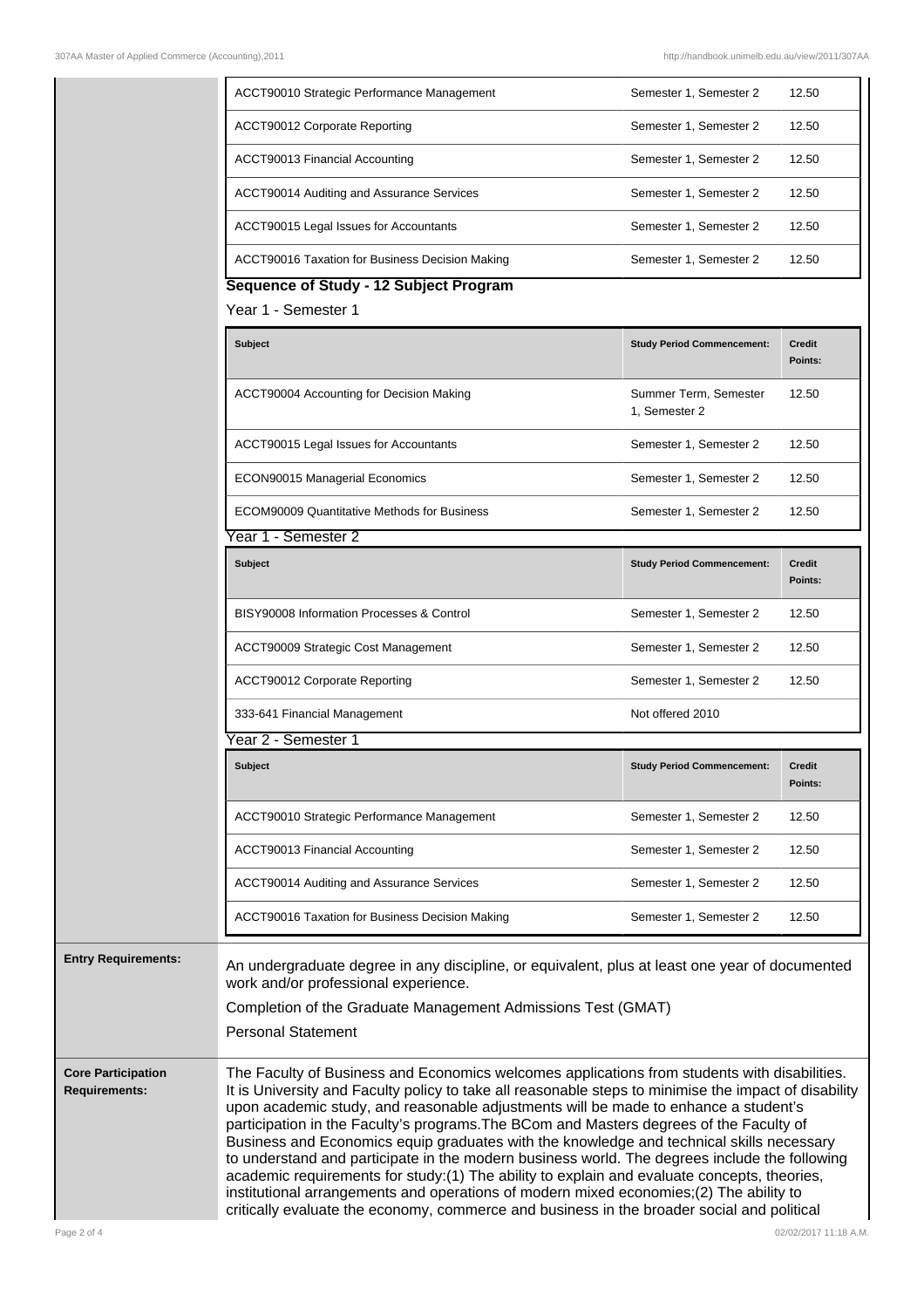|                             | context;(3) The ability to explain and apply concepts across a range of commerce and business<br>disciplines in solving business and policy problems; and(4) The ability to contribute positively<br>to the development of organisations and society in relation to business, government and the<br>commercial professions. All students of the Faculty's courses must possess intellectual, ethical,<br>and emotional capabilities required to participate in the full curriculum and to achieve the<br>levels of competence required by the Faculty. Candidates for the BCom degree and for FBE<br>Masters degrees must have abilities and skills in communication; in conceptual, integrative,<br>and quantitative dimensions; and in behavioural and social dimensions.I. Communication:<br>The student must be able to communicate effectively and efficiently in oral and/or written<br>form. A student must have the ability to clearly and independently communicate knowledge<br>and application of a discipline, principles or practices during assessment tasks, and in some<br>discipline streams. II. Intellectual#Conceptual, Integrative and Quantitative Abilities: The student<br>is expected to have the ability to develop problem#solving skills and demonstrate the ability<br>to establish study plans and priorities. These abilities include measurement, calculation,<br>reasoning, analysis, and synthesis. Problem solving requires all of these intellectual abilities.<br>Students should also have the ability to comprehend complex disciplinary and cross disciplinary<br>information related to the BCom and Masters degrees. III. Behavioural and Social Attributes:<br>A student must possess behavioural and social attributes that enable them to participate in<br>a complex learning environment and the emotional health required for full utilisation of his/<br>her intellectual abilities. Students are required to take responsibility for their own participation<br>and learning. They also contribute to the learning of other students in collaborative learning<br>environments, demonstrating interpersonal skills and an understanding of the needs of other<br>students. Assessment may include the outcomes of tasks completed in collaboration with<br>other students. Integrity, concern for others, interpersonal skills, interest, and motivation are all<br>personal qualities that are deemed necessary for students enrolled in FBE courses. Students<br>who feel their disability will prevent them from participating in tasks involving the inherent<br>academic requirements of the BCom and FBE Masters courses are encouraged to contact the<br>Disability Liaison Unit. Adjustments can be provided to minimise the impact of a disability, but<br>students should participate in the course in an independent manner. |
|-----------------------------|-------------------------------------------------------------------------------------------------------------------------------------------------------------------------------------------------------------------------------------------------------------------------------------------------------------------------------------------------------------------------------------------------------------------------------------------------------------------------------------------------------------------------------------------------------------------------------------------------------------------------------------------------------------------------------------------------------------------------------------------------------------------------------------------------------------------------------------------------------------------------------------------------------------------------------------------------------------------------------------------------------------------------------------------------------------------------------------------------------------------------------------------------------------------------------------------------------------------------------------------------------------------------------------------------------------------------------------------------------------------------------------------------------------------------------------------------------------------------------------------------------------------------------------------------------------------------------------------------------------------------------------------------------------------------------------------------------------------------------------------------------------------------------------------------------------------------------------------------------------------------------------------------------------------------------------------------------------------------------------------------------------------------------------------------------------------------------------------------------------------------------------------------------------------------------------------------------------------------------------------------------------------------------------------------------------------------------------------------------------------------------------------------------------------------------------------------------------------------------------------------------------------------------------------------------------------------------------------------------------------------------------------------------------------------------------------------------------------------------------------------------------------------------------------------------------------------------------------------------------------------------------------|
| <b>Graduate Attributes:</b> | On successful completion of this course, students should be able to demonstrate the following<br>attributes and skills: Oral communication, including presentation preparation and delivery<br>skills;Synthesis of information;Problem identification and analysis;Critical thinking;Problem<br>solving skills collaboratively in teams; Accessing information and evidence from a range of<br>sources; and Articulate responses in written form.                                                                                                                                                                                                                                                                                                                                                                                                                                                                                                                                                                                                                                                                                                                                                                                                                                                                                                                                                                                                                                                                                                                                                                                                                                                                                                                                                                                                                                                                                                                                                                                                                                                                                                                                                                                                                                                                                                                                                                                                                                                                                                                                                                                                                                                                                                                                                                                                                                         |
| Notes:                      | Please note: The Master of Applied Commerce (Accounting) is no longer available for<br>entry.                                                                                                                                                                                                                                                                                                                                                                                                                                                                                                                                                                                                                                                                                                                                                                                                                                                                                                                                                                                                                                                                                                                                                                                                                                                                                                                                                                                                                                                                                                                                                                                                                                                                                                                                                                                                                                                                                                                                                                                                                                                                                                                                                                                                                                                                                                                                                                                                                                                                                                                                                                                                                                                                                                                                                                                             |
|                             | <b>Assessment</b><br>Students must pass all twelve subjects to qualify for the Master of Applied Commerce<br>(Accounting)12 Subject Program.                                                                                                                                                                                                                                                                                                                                                                                                                                                                                                                                                                                                                                                                                                                                                                                                                                                                                                                                                                                                                                                                                                                                                                                                                                                                                                                                                                                                                                                                                                                                                                                                                                                                                                                                                                                                                                                                                                                                                                                                                                                                                                                                                                                                                                                                                                                                                                                                                                                                                                                                                                                                                                                                                                                                              |
|                             | <b>Professional Accreditation</b><br>Successful completion of this Masters degree provides students with training in all key areas<br>of accounting and prepares them to apply for entry to the Institute of Chartered Accountants of<br>Australia (ICAA) or Certified Practising Accountant (CPA) professional studies program.                                                                                                                                                                                                                                                                                                                                                                                                                                                                                                                                                                                                                                                                                                                                                                                                                                                                                                                                                                                                                                                                                                                                                                                                                                                                                                                                                                                                                                                                                                                                                                                                                                                                                                                                                                                                                                                                                                                                                                                                                                                                                                                                                                                                                                                                                                                                                                                                                                                                                                                                                          |
|                             | Students who only wish to meet the Institute of Chartered Accountants of Australia (ICAA)<br>requirements, can elect to complete the following course of study, and exit with a Graduate<br>Diploma in Professional Accounting.                                                                                                                                                                                                                                                                                                                                                                                                                                                                                                                                                                                                                                                                                                                                                                                                                                                                                                                                                                                                                                                                                                                                                                                                                                                                                                                                                                                                                                                                                                                                                                                                                                                                                                                                                                                                                                                                                                                                                                                                                                                                                                                                                                                                                                                                                                                                                                                                                                                                                                                                                                                                                                                           |
|                             | The Graduate Diploma in Professional Accounting consists of eight semester-length subjects<br>comprising two core business foundation subjects and six core accounting subjects.                                                                                                                                                                                                                                                                                                                                                                                                                                                                                                                                                                                                                                                                                                                                                                                                                                                                                                                                                                                                                                                                                                                                                                                                                                                                                                                                                                                                                                                                                                                                                                                                                                                                                                                                                                                                                                                                                                                                                                                                                                                                                                                                                                                                                                                                                                                                                                                                                                                                                                                                                                                                                                                                                                          |
|                             | Two core subjects:<br>306-660 Accounting for Decision Making<br>333-641 Business Finance I                                                                                                                                                                                                                                                                                                                                                                                                                                                                                                                                                                                                                                                                                                                                                                                                                                                                                                                                                                                                                                                                                                                                                                                                                                                                                                                                                                                                                                                                                                                                                                                                                                                                                                                                                                                                                                                                                                                                                                                                                                                                                                                                                                                                                                                                                                                                                                                                                                                                                                                                                                                                                                                                                                                                                                                                |
|                             | Six accounting subjects<br>306-670 Strategic Cost Management<br>306-683 Corporate Reporting<br>306-684 Financial Accounting<br>306-685 Auditing and Assurance Services<br>306-686 Legal Issues for Accounting<br>306-687 Taxation for Business Decision Making                                                                                                                                                                                                                                                                                                                                                                                                                                                                                                                                                                                                                                                                                                                                                                                                                                                                                                                                                                                                                                                                                                                                                                                                                                                                                                                                                                                                                                                                                                                                                                                                                                                                                                                                                                                                                                                                                                                                                                                                                                                                                                                                                                                                                                                                                                                                                                                                                                                                                                                                                                                                                            |
|                             | Students must pass all eight core subjects to qualify for the Graduate Diploma in Professional<br>Accounting.                                                                                                                                                                                                                                                                                                                                                                                                                                                                                                                                                                                                                                                                                                                                                                                                                                                                                                                                                                                                                                                                                                                                                                                                                                                                                                                                                                                                                                                                                                                                                                                                                                                                                                                                                                                                                                                                                                                                                                                                                                                                                                                                                                                                                                                                                                                                                                                                                                                                                                                                                                                                                                                                                                                                                                             |
|                             | <b>Graduate Diploma in Applied Commerce</b>                                                                                                                                                                                                                                                                                                                                                                                                                                                                                                                                                                                                                                                                                                                                                                                                                                                                                                                                                                                                                                                                                                                                                                                                                                                                                                                                                                                                                                                                                                                                                                                                                                                                                                                                                                                                                                                                                                                                                                                                                                                                                                                                                                                                                                                                                                                                                                                                                                                                                                                                                                                                                                                                                                                                                                                                                                               |